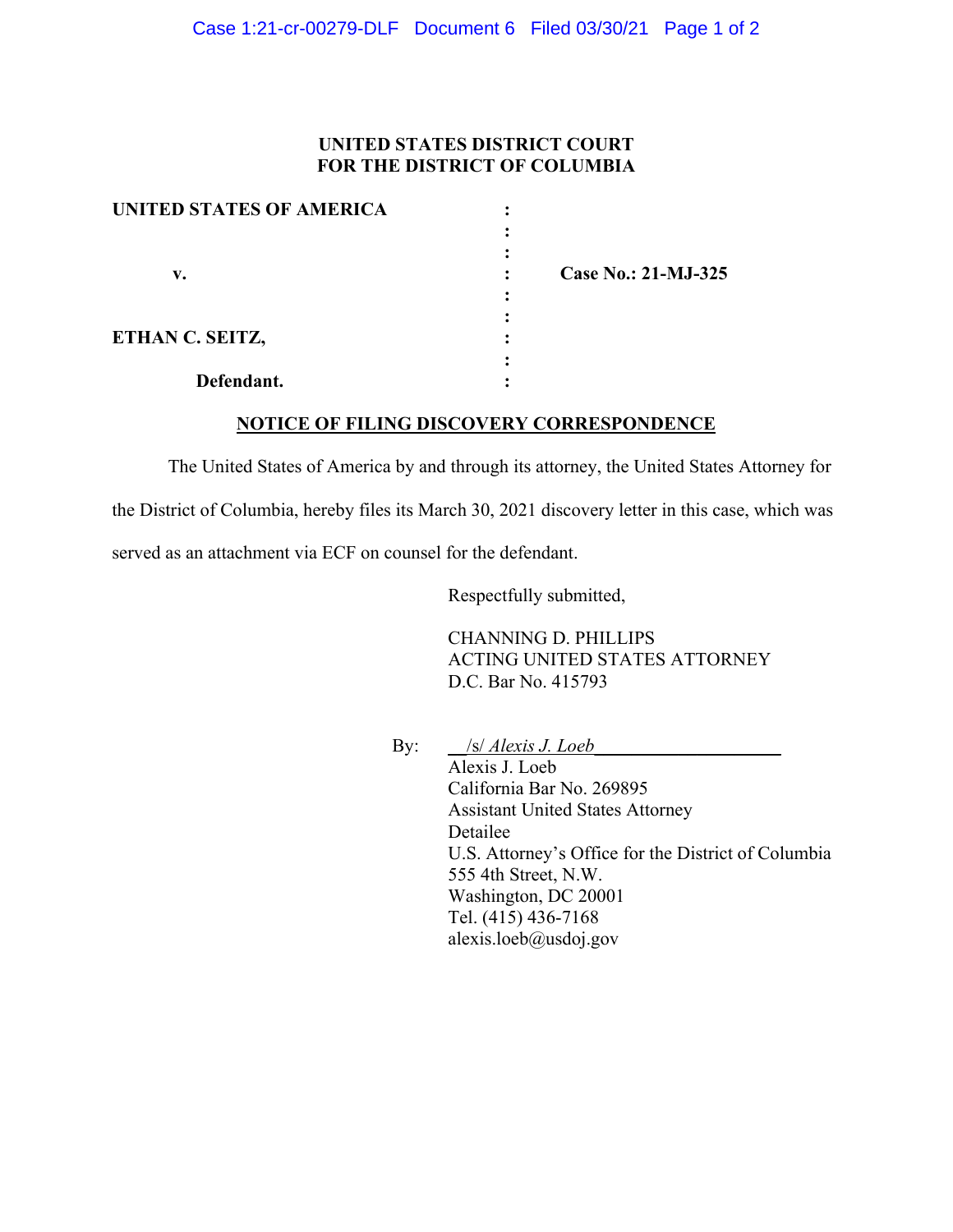Case 1:21-cr-00279-DLF Document 6 Filed 03/30/21 Page 2 of 2

# **CERTIFICATE OF SERVICE**

On this 30<sup>th</sup> day of March, 2021, a copy of the foregoing was served upon all parties listed

on the Electronic Case Filing (ECF) System.

\_\_/s/ *Alexis J. Loeb\_\_\_\_\_\_\_\_\_\_\_\_\_\_\_\_\_*

Alexis J. Loeb Assistant United States Attorney Detailee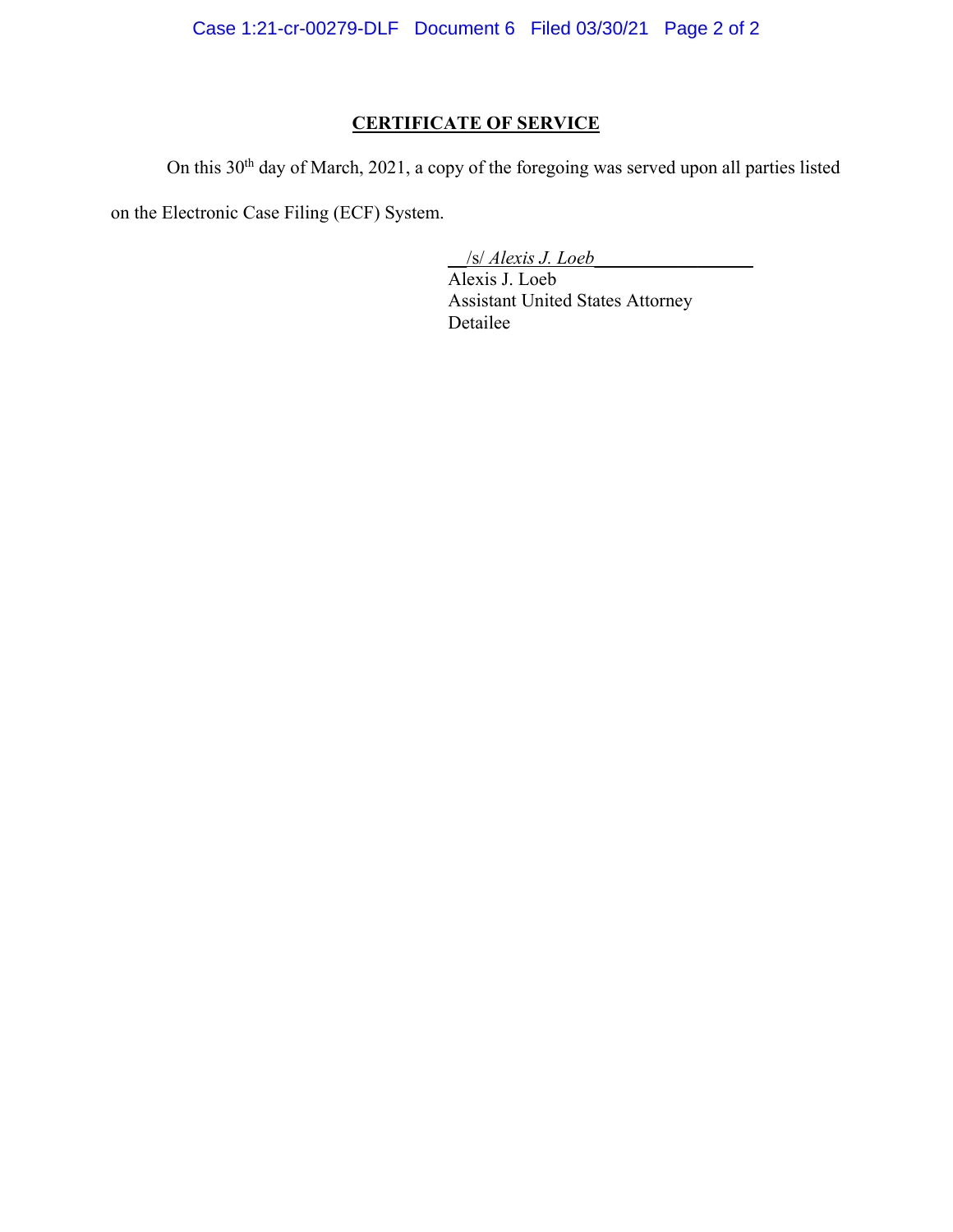### Case 1:21-cr-00279-DLF Document 6-1 Filed 03/30/21 Page 1 of 2



U.S. Department of Justice

Channing D. Phillips Acting United States Attorney

*District of Columbia*

*Judiciary Center 555 Fourth St., N.W. Washington, D.C. 20530*

March 30, 2021

Jose German, Assistant Federal Public Defender Federal Public Defender for the District of Columbia 625 Indiana Avenue NW Washington, D.C. 20004 *Via ECF*

> Re: *United States v. Ethan Seitz* Case No. 21-MJ-325

Dear Counsel:

I will be sharing a production of preliminary discovery in this case using the government's USAfx File Exchange System in the next few days. Although you may review the entire discovery on the shared drive, in order to retain access to the discovery, you must download it immediately. Once all uploaded materials are available for download, I will alert you via email. If you have any questions regarding the provided discovery or are missing something, feel free to call or email me. Please note that this discovery does not include protective-order materials.I have sent you a proposed protective order that would permit the government to share additional items in discovery.

This production of preliminary discovery contains the following:

- Returns from a Facebook search warrant
- A recording of Seitz's interview with the FBI on March 19, 2021
- 302s relating to Seitz's arrest and the search of his residence
- Videos posted to social media
- A warrant for the search of Seitz's cell phone

Due to the extraordinary nature of the January 6, 2021 Capitol Attack, the government anticipates that a large volume of materials may contain information relevant to this prosecution. These materials may include, but are not limited to, surveillance video, statements of similarly situated defendants, forensic searches of electronic devices and social media accounts of